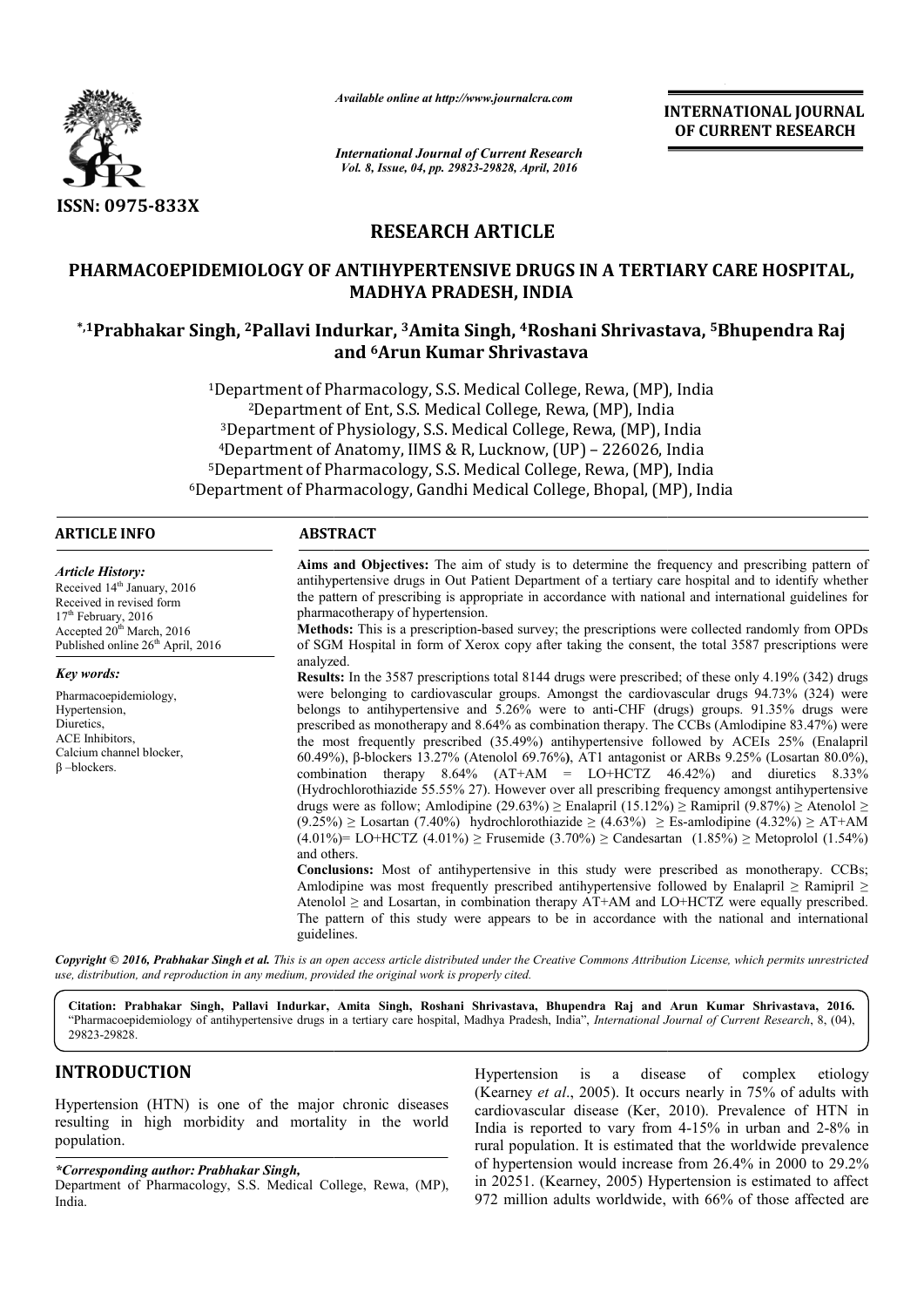from low and middle income countries, including India. In India currently about one and half billion people will suffer from hypertension (Kearney, 2005). The overall burden of hypertension related disease is rapidly rising in the developing world as a consequence of the aging population and increasing urbanization (Yusuf, 2001). Hypertension is defined as a systolic blood pressure (SBP) higher than 140 mmHg and a diastolic blood pressure (DBP) higher than 90 mmHg. The diagnosis is based on the average of 2 or more readings taken at each of 2 or more visits after an initial screening (www.nhlbi.nih.gov/guidelines/hypertension) (Carter, 1998). However according to JNC-8 guideline elevated BP was defined as systolic BP >139 mmHg and diastolic BP (DBP) >89 mmHg (James *et al*., 2014). Hypertension is an established risk factor for cardiovascular diseases (such as myocardial infarction, arrhythmias, angina pectoris, cardiac failure) and for renal complications with shortened expectancy of life. Despite the availability of a wide range of antihypertensive drugs, hypertension and its complications are still an important cause of adult morbidity and mortality (Isezuo *et al*., 2000 Cappuccio *et al*., 2004). The aim of our study is to evaluate and analyze the prescribe pattern of antihypertensive therapy and to observe the prescribing attitude of physicians as the treatment guideline should be change time to time with the aim of rational use of drug.

## **MATERIAL AND METHODS**

This observational study "*Pharmacoepidemiology of antihypertensive drugs in a tertiary care Hospital, Madhya Pradesh, India"* was carried out in the department of pharmacology, S.S.M.C and associated S.G.M.H Rewa (MP) from September 2013 to June 2014. For this study prescriptions were collected randomly from the patients visiting OPDs departments and taking medications from S.G.M. hospital pharmacy, OPD pharmacy and Red Cross pharmacy situated in the S.G.M. Hospital campus. The prescriptions slips were taken in form of Xerox copy from the patients after taking the consent; the total 3587 prescriptions were analyzed for parameters like age and sex of patient; percentage of cardiovascular and antihypertensive drugs in prescriptions to patients that attend to OPDs and their order of preferences.

# **RESULTS**

In present study total 3587 prescriptions were analyzed; most of the prescriptions were belongs to the age group of 33-42yrs (43.57%) followed by 23-32 (25.59%), >63 (11.45%), 13-22  $(7.22\%)$ , 43-52  $(6.88\%)$ , 53-62  $(4.57\%)$  and 0-12  $(0.69\%)$  yrs with their mean age  $(\pm$  standard deviation)  $37.78 \pm 13.36$  yrs. Fig.1 40.74% (1460) of these were males and 59.25% (2127) were females. Fig. 2 Of total studied prescriptions, maximum 34.54% (1239) prescriptions were belong to department of medicine followed by surgery 23.97% (860), orthopedics 13.9% (n=500), gynecology 11.59% (n=416), ENT 8.8% (n=316) and pediatrics 7.13% (n=256) in decreasing order. In 3587 prescriptions, total 8144 drugs were prescribed; of these only 4.19% (342) drugs were belonging to group of cardiovascular drugs. Amongst group of cardiovascular drugs; 94.73% (324) were belongs to antihypertensive and 5.26% (18) to ant-CHF (drugs) group. Most of the cardiovascular drugs were prescribed by the department of medicine 8.52% followed by surgery1.8%, orthopedics 0.85% and pediatrics 0.64% (Table 1). 91.35% of these antihypertensive drugs were prescribed as monotherapy and rest 8.64% as combination therapy. Fig.3 Amongst the antihypertensive (n=324), the most frequently prescribed class was CCBs 35.49% (115) followed by ACEIs 25% (81), β blockers 13.27% (43), AT1 antagonist or ARBs  $9.25\%$  (30); combination therapy 8.64% (28) and diuretics 8.33% (27). Fig.4 In anti-CHF drugs, digoxin 5.26% (18) was the only prescribed drug in OPDs. There were no prescriptions that contained antiarrhythmic or antianginal drugs (Table 2). Amlodipine 83.47% (96) was most frequently prescribed CCBs followed by es-amlodipine 12.17% (14) and diltiazem 4.34% (5). Enalapril 60.49% (49) was most frequently prescribed ACE Inhibitors followed by ramipril 39.50% (32). Losartan 80.0% (24) was most frequently prescribed ARBs followed by candesartan 20.0% (6) or valsertan. Atenolol 69.76% (30) was the most frequently prescribed β-blockers followed by propranolol 18.60% (8) and metoprolol 11.62% (5) and hydrochlorothiazide 55.55% (15) was preferred over frusemide 44.44% (12) in diuretics. Amongst combination therapy; amlodipine+atenolol 46.42% (13) and losartan+ hydrochlorothiazide 46.42% (13) were equally prescribed compare to enalapril+ hydrochlorothiazide 7.14% (2). (Table 3)

#### **Observations**

In present study, total 3587 prescriptions were collected randomly from the patients visiting OPDs of S.G.M. Hospital, Rewa, MP and following observations were made.



**Figure 1. Age wise distribution of prescriptions of patients attending SGM Hospital OPDs**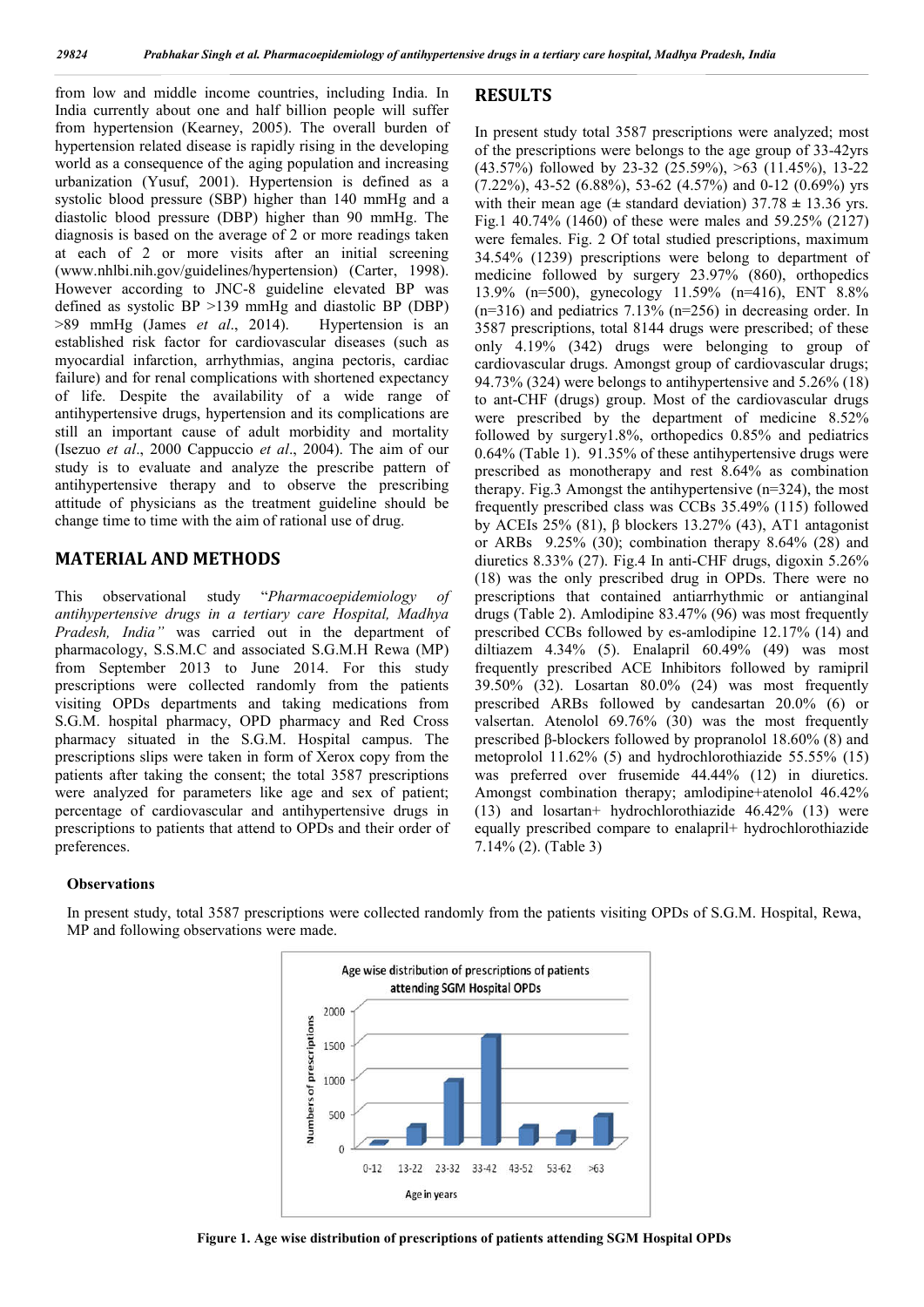

**Figure 2. Age wise distribution of patient prescriptions attending SGM Hospital OPDs**

**Table 1. Department wise distribution of no. of prescriptions, total no. of drugs and cardiovascular drugs prescribed in SGM Hospital**

| S. No. | Name of Departments | Total no of prescriptions |               |      | Total no of prescribed drugs | Total no of prescribed<br>cardiovascular drugs |               | Average no. of drug per<br>prescription |  |  |
|--------|---------------------|---------------------------|---------------|------|------------------------------|------------------------------------------------|---------------|-----------------------------------------|--|--|
|        |                     | NO                        | $\frac{0}{0}$ | NO   | $\frac{0}{0}$                | NO                                             | $\frac{0}{0}$ |                                         |  |  |
|        | Medicine            | 1239                      | 34.54         | 3576 | 43.79                        | $305 (n=3576)$                                 | 8.52          | 2.88                                    |  |  |
|        | Surgery             | 860                       | 23.97         | 1554 | 19.08                        | $23$ (n= 1554)                                 | 1.48          | 1.80                                    |  |  |
|        | Gynecology          | 416                       | 11.59         | 517  | 6.34                         | $NIL (n=517)$                                  | 00            | 1.24                                    |  |  |
| 4.     | Pediatrics          | 256                       | 7.13          | 469  | 5.75                         | $3(n=469)$                                     | 0.64          | 1.83                                    |  |  |
|        | Orthopedics         | 500                       | 13.93         | 1284 | 15.76                        | $11(n=1284)$                                   | 0.85          | 2.56                                    |  |  |
| 6.     | <b>ENT</b>          | 316                       | 8.81          | 743  | 9.12                         | $NIL (n=743)$                                  | 00            | 2.35                                    |  |  |
|        | Grand total $(n=)$  | 3587                      | 100           | 8144 | 100                          | $342(n=8144)$                                  | 4.19          | 2.27                                    |  |  |

**Table 2. Group wise prescribing frequency of cardiovascular (CVS) drugs in SGM Hospital OPDs**

|       |                       |               | No of cys drugs and percentage of cys drugs |               |            |                  |              |          |            |          |            |            |            |          |     |             |
|-------|-----------------------|---------------|---------------------------------------------|---------------|------------|------------------|--------------|----------|------------|----------|------------|------------|------------|----------|-----|-------------|
| S.No. | Class of CVS drugs    |               |                                             | Medicine      |            | Surgery $(n=23)$ | Gynecology   |          | Pediatrics |          |            | Orthopedic | <b>ENT</b> |          |     | Grand total |
|       |                       |               | $(n=305)$                                   |               |            |                  |              | $(n=3)$  | $(n=11)$   |          |            |            | $(n=342)$  |          |     |             |
|       |                       |               | No                                          | $\frac{0}{0}$ | No         | $\%$             | No           | $\%$     | No         | $\%$     | No         | $\%$       | No         | $\%$     | No  | $\%$        |
|       | Antihypertensive      | <b>ACEIs</b>  | 78                                          | 29.1          | 01         | 4.34             | NIL          | $\Omega$ | NIL        | $\Omega$ | 02         | 18.18      | NIL        | $\theta$ |     |             |
|       | drugs                 | Diuretics     | 20                                          | 9.01          | 02         | 8.69             | <b>NIL</b>   |          | 3          | 100      | 02         | 18.18      | NIL        | $\theta$ |     |             |
|       |                       | Beta blockers | 35                                          | 12.44         | 08         | 34.78            | <b>NIL</b>   |          | NIL        | $\Omega$ | NIL        | $\theta$   | NIL        | $\theta$ |     |             |
|       |                       | <b>CCBs</b>   | 109                                         | 33.9          | 02         | 8.69             | NIL          | $\Omega$ | NIL.       | 0        | 04         | 36.36      | NIL        | 0        | 324 | 94.73       |
|       |                       | <b>ARBs</b>   | 26                                          | 7.72          | 04         | 17.37            | <b>NIL</b>   |          | NIL        | 0        | NIL        | $\theta$   | NIL        | $\theta$ |     |             |
|       |                       | Combinations  | 19                                          | 6.23          | 06         | 26.08            | NIL          | $\Omega$ | NIL        | $\Omega$ | 03         | 27.27      | NIL        | $\theta$ |     |             |
|       | Anti-CHF drugs        | Digoxin       | 18                                          | 7.72          | <b>NIL</b> | $\theta$         | NIL          | $\Omega$ | NIL        | $\Omega$ | NIL        | $\theta$   | NIL        | 0        | 18  | 5.26        |
|       |                       | Amidarone     | NIL                                         | $\theta$      | <b>NIL</b> | $\theta$         | <b>NIL</b>   |          | NIL        | 0        | <b>NIL</b> | $\theta$   | <b>NIL</b> | 0        | NIL |             |
| 3.    | Anti-anginal drugs    |               | NIL                                         | $\Omega$      | <b>NIL</b> | $\boldsymbol{0}$ | NIL          | $\Omega$ | NIL.       | 0        | <b>NIL</b> | $\theta$   | NIL        | 0        | NIL |             |
| 4.    | Anti-arrhythmic drugs |               | NIL                                         | $\Omega$      | <b>NIL</b> | $\theta$         | <b>NIL</b>   | $\Omega$ | NIL        | $\Omega$ | NIL        | $\theta$   | NIL        | 0        | NIL |             |
|       | <b>TOTAL</b>          |               | 305                                         |               | 23         |                  | $\mathbf{0}$ |          |            |          |            |            | 0          |          | 342 | 100         |

| S.No. | Classes of drugs | Generic name                 | Number     | Percentage (%) |
|-------|------------------|------------------------------|------------|----------------|
| 1.    |                  | Enalapril                    | 49         | 60.49          |
| 2.    | <b>ACEIs</b>     | Ramipril                     | 32         | 39.50          |
| 3.    | $(n=81)$         | Lisinopril                   | <b>NIL</b> | 00             |
| 4.    |                  | Losartan                     | 24         | 80.0           |
| 5.    | ARBs             | Candesartan                  | 06         | 20.0           |
| 6.    | $(n=30)$         | Irbesartan                   | <b>NIL</b> | 00             |
| 7.    |                  | Amlodipine                   | 96         | 83.47          |
| 8.    | <b>CCBs</b>      | Esamlodipine                 | 14         | 12.17          |
| 9.    | $(n=115)$        | Verapamil                    | <b>NIL</b> | 00             |
| 10.   |                  | Diltiazem                    | 05         | 4.34           |
| 11.   |                  | Propranolol                  | 08         | 18.60          |
| 12.   | Beta blockers    | Atenolol                     | 30         | 69.76          |
| 13.   | $(n=43)$         | Metoprolol                   | 05         | 11.62          |
| 14.   | Diuretics        | Hydrochlorthiazide           | 15         | 55.55          |
| 15.   | $(n=27)$         | Frusemide                    | 12         | 44.44          |
| 16.   |                  | Atenolol + Amlodipine        | 13         | 46.42          |
| 17.   | Combinations     | Atenolol + Enalapril         | <b>NIL</b> | 00             |
| 18.   | $(n=28)$         | Losartan+Hydrochlorthiazide  | 13         | 46.42          |
| 19.   |                  | Enalapril+Hydrochlorthiazide | 02         | 7.14           |
|       | Total            |                              | 324        |                |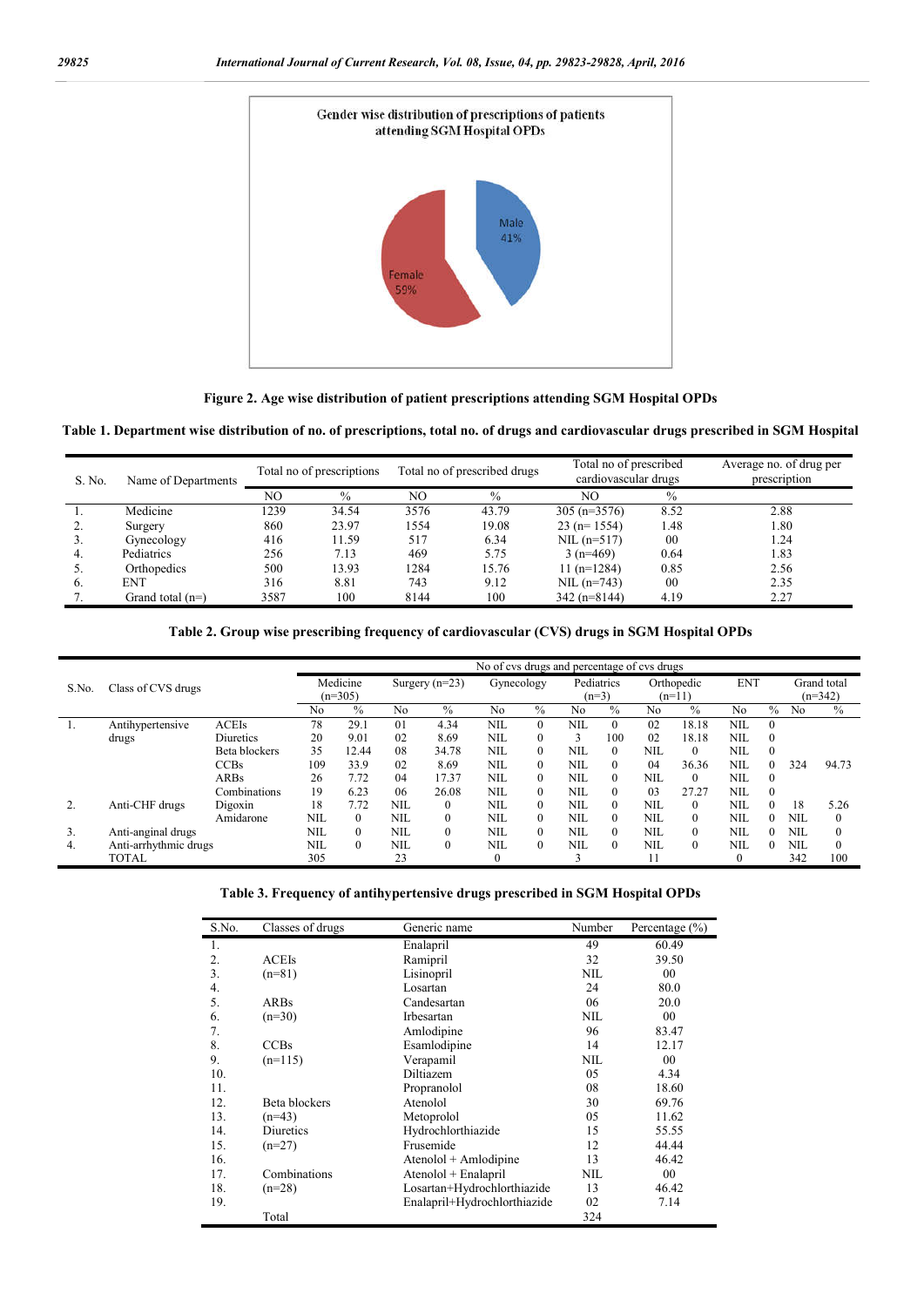

**Figure 3. Distribution of prescriptions on types of therapy prescribed to patients attending SGM Hospital OPDs**



**Figure 4. Frequency of class wise prescribed antihypertensive drugs in SGM Hospital OPDs Frequency of individual drugs prescribing of antihypertensive drugs in SGM Hospital OPDs**



**Figure 5. Frequency of individual antihypertensive drugs prescribed in SGM Hospital OPDs**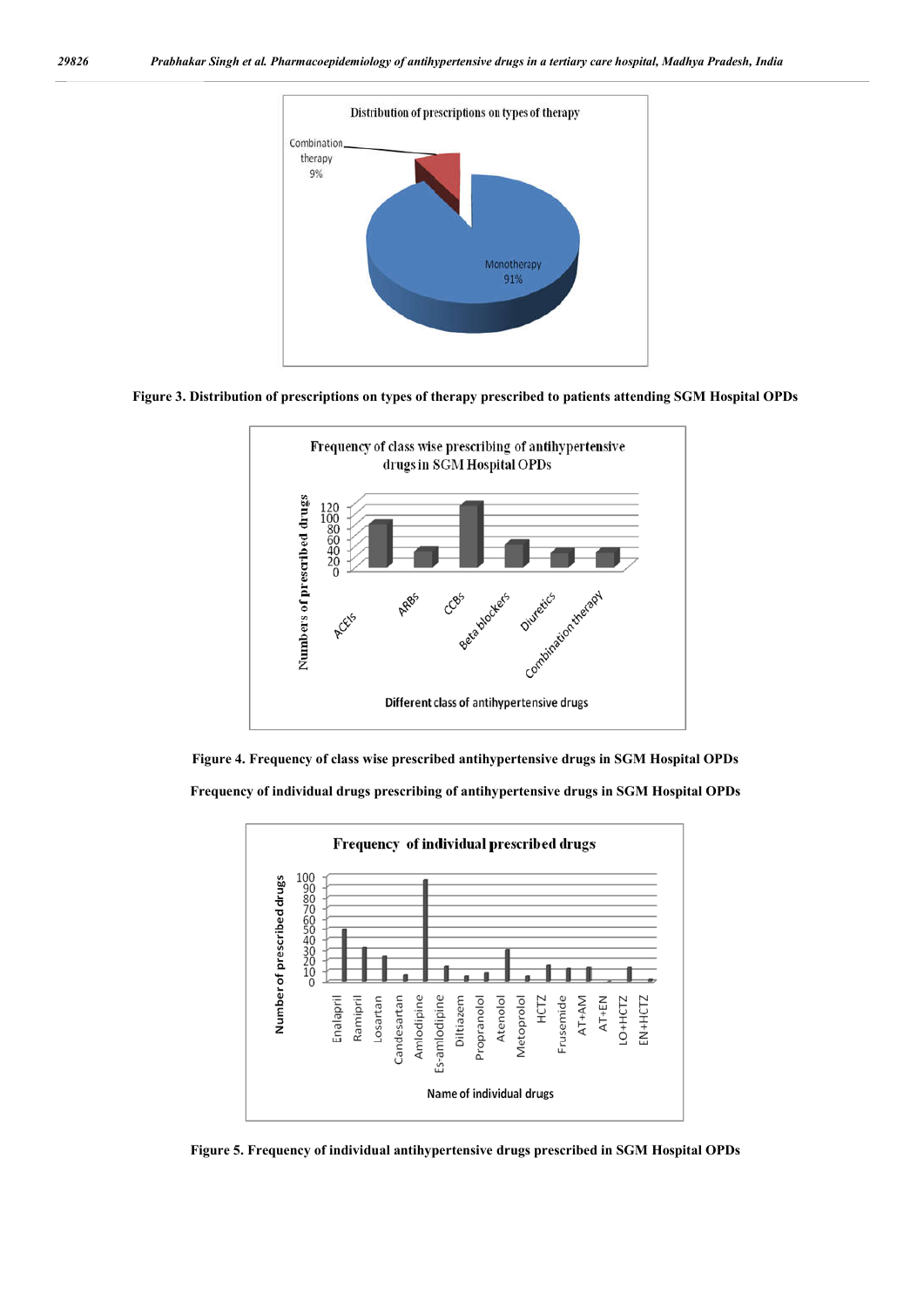However over all prescribing frequency amongst antihypertensive drugs were as follow; amlodipine (29.63%) followed by  $\geq$  enalapril (15.12%)  $\geq$  ramipril (9.87%)  $\geq$ atenolol ≥ (9.25%) ≥ losartan (7.40%) hydrochlorothiazide ≥  $(4.63\%)$  ≥ es-amlodipine  $(4.32\%)$  ≥ AT+AM  $(4.01\%)$ = LO+HCTZ  $(4.01\%) \geq$  frusemide  $(3.70\%) \geq$  candesartan  $(1.85\%) \ge$  metoprolol  $(1.54\%)$  and others. Fig. 5

# **DISCUSSION**

Because of the associated morbidity, mortality and the cost to society, hypertension is an important public health challenge. The general pattern of antihypertensive utilization appears to be in accordance with the guidelines of WHO and the Joint National Committee. This study was conducted to determine the frequency of antihypertensive use and prescribing pattern in a tertiary care hospital with uncomplicated essential hypertension. In our study; most of antihypertensive drugs were prescribed as monotherapy (91.35%) compare to combination therapy (8.64); this was similar to *Khaja et al*. study (2001) (in which 62.9% were on monotherapy and 37.1% were on combination therapy) and another study (Cheng, 2011), conducted *in china* (showed 62.9% patients were receiving monotherapy, 29.4% two drugs, 6.9% three drugs, and 0.8% were on four drugs) (Ker, 2010). However the study (Anju Madhwar *et al*., 2015), conducted in *Bareilly, U.P. shows* dissimilar results to our study in which 70% patients were on combination therapy and only 30% were on monotherapy. In present study, amongst antihypertensive groups; CCBs were the most commonly prescribed (35.49%) drug followed by ACEIs > β blockers > AT1 antagonists > combination therapy and diuretics. This was similar to various other studies in which CCBs were most frequently prescribed, however; frequency of other drugs were different in all these study such as *Joseph et al* (2014), showed that calcium channel blockers were most frequently prescribed followed by diuretics, β- blockers, α-blockers, ACE inhibitors, ARBs, vasodialators, α+β blockers and central sympatholytics. *Anand et al.* (2013) showed that calcium channel blockers were most frequently prescribed followed by diuretics  $(43.5\%) > ACE$  inhibitors  $(29.5\%)$  > β blockers  $(29\%)$  and ARBs or AT1 receptor antagonists (21%). *Cheng et al* (2011) showed that calcium channel blockers were most frequently prescribed (58.0%) followed by ARBs (34.2%) > ACE inhibitors (17.5%) > βblockers (16.9%) and diuretics (16.7%). However the various other studies showed the opposite results to our study such as *Clement et al.* (2012), study in which ACE inhibitors, particularly enalapril, was the most frequently prescribed antihypertensive (63.6%) followed by ß-blockers, thiazide diuretics and calcium channel blockers and *Olanrewaju et al.* (2010), study in which diuretics (84%) were most frequently prescribed followed by  $CCB > ACEI > a-methyldopa >$ β-blockers and ARBs. However in *Khaja et al* study (Tasneem sandozi and Vamsi Krishna Emani, 2010), β-blockers were most frequently prescribed group followed by ACE inhibitors > calcium channel blockers > diuretics and alpha-methyldopa were prescribed. In present study, within the class of various antihypertensive, amlodipine was most frequently prescribed calcium channel blockers similar to study (Anju Madhwar *et al*., 2015; Tasneem Sandozi and Vamsi Krishna Emani, 2010) and enalapril was most frequently prescribed ACE

inhibitors, similar to study (Tasneem sandozi and Vamsi Krishna Emani, 2010; Rekha, 2014). The most frequently prescribed β-blockers were atenolol similar to study (Jassim, 2001 and Tasneem sandozi and vamsi krishna emani, 2010). Amongst diuretics, hydrochlorothiazide (HCTZ) 32.7%, was more commonly prescribed, this was similar to *Shukrala et al.* (2015) and *Clement et al.* (2012) study. However in individual drugs; amlodipine was most frequently prescribed followed by ≥ enalapril ≥ ramipril ≥ atenolol ≥ losartan ≥ hydrochlorothiazide  $\geq$  es-amlodipine  $\geq$  AT+AM = LO+HCTZ  $\ge$  frusemide  $\ge$  candesartan  $\ge$  metoprolol and others.

## **Conclusion**

Hypertension (HTN) is an important public health challenge because of the associated high morbidity and mortality in the world population. There are number of antihypertensive drugs are available to treat and prevent the complications of hypertension. Amongst drugs acting on cardiovascular system CCBs were the most common prescribed antihypertensive followed by ACEIs > β blockers > AT1 antagonists or ARBs > combinations and diuretics in decreasing order and the digoxin is the only drug that was prescribed for treatment of CHF in OPDs of a tertiary care hospital. The most frequently prescribed CCBs was amlodipine, ACEIs was enalapril, ARBs was losartan, β blockers was atenolol and diuretics was hydrochlorothiazide. In combination therapy for hypertension; atenolol+ amlodipine and losartan+ hydrochlorothiazide was equally prescribed. Results of this study were shown that the pharmacotherapy of hypertension was given accordance with national and international guidelines (WHO/ISH guidelines) in appropriate manner.

#### **Abbreviations**

- HTN : Hypertension
- CHF : Congestive Heart Failure,
- ACEIs: Angiotensin Converting Enzyme Inhibitor,
- ARBs : Angiotensin Receptor Blockers,
- CCBs : Calcium Channel Blockers,
- AT : Atenolol.
- AM : Amlodipine,
- LO : Losartan,
- HCTZ : Hydrochlorothiazide.

## **REFERENCES**

- Anand Kale, Yasmeen A. Maniyar. 2013. Prescribing Patterns of Antihypertensive Drugs in a Tertiary Care Hospital. *Sch. Acad. J. Pharm*; 2 (5):416-418.
- Anju Madhwar, Dharmender Gupta, Sujata Singh, N. A. Ansari. 2015. Study of drug uitlization pattern of antihypertensive drugs in hypertensive nephropathy in a tertiary care teaching hospital, bareilly, U.P. Indian. *Journal of Pharmacy and Pharmacology,* January – March, Vol. 2(1): 10-15.
- Cappuccio, F.P., Micah, F.B., Emmett, L., *et al*. 2004. Prevalence, detection, management, and control of hypertension in Ashanti, West Africa. Hypertension, 43:1017–1022.
- Carter, B.L. 1998. *Am J Health Syst Pharm,* 55: 382.